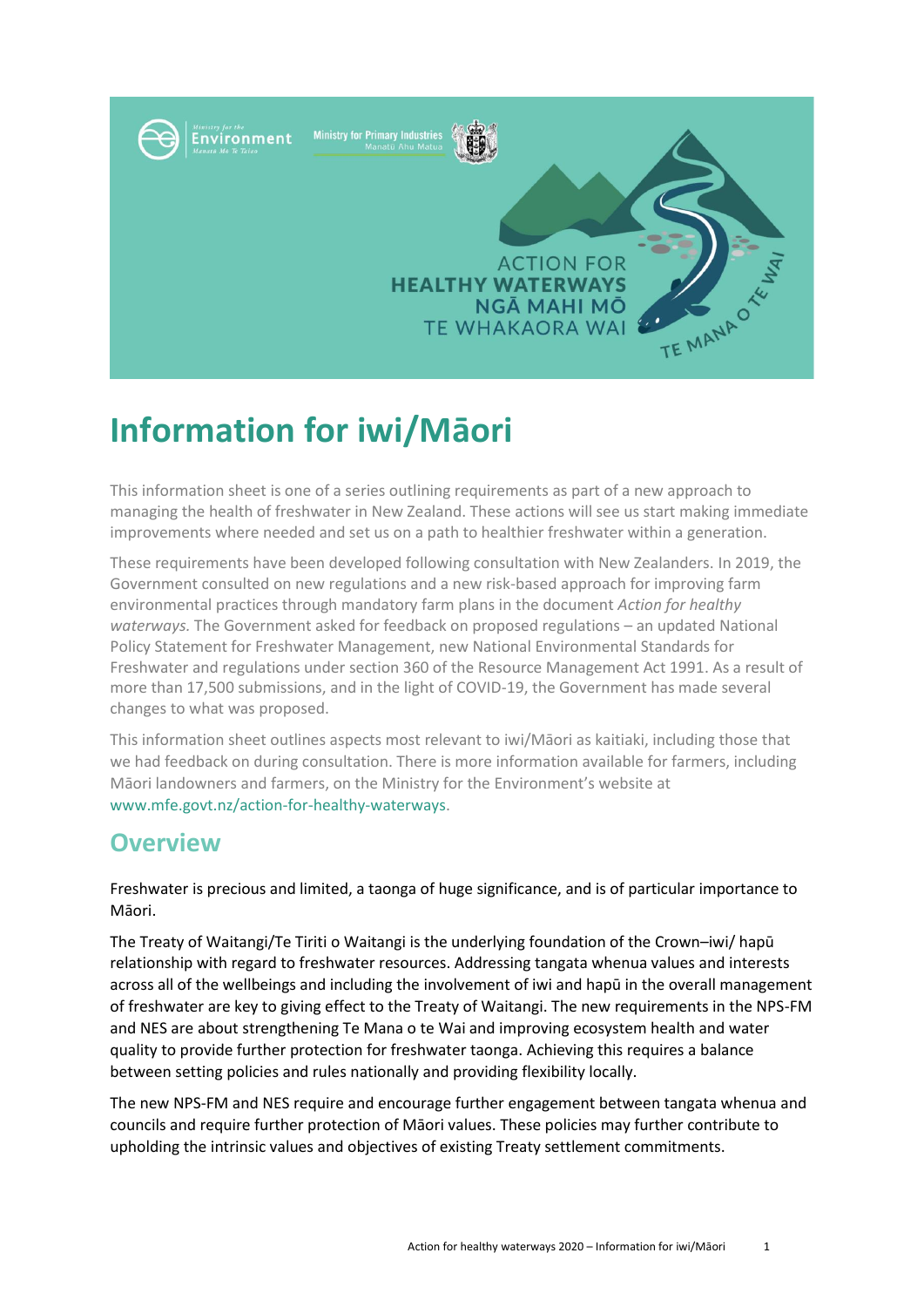# **Long-term changes**

The new NPS-FM drives long-term change and enables iwi/hapū and Māori organisations, councils, communities and farmers to plan now for changes across the next 30 years and beyond.

#### **Te Mana o te Wai**

Te Mana o te Wai is a concept and framework which is derived out of Te Ao Māori and reflects the recognition of freshwater as a natural resource whose health is integral to the social, cultural, economic and environmental wellbeing of communities. The framework of Te Mana o te Wai, as developed by the Iwi Leaders Group, has been a key part of the current NPS-FM since 2014.

It establishes a set of guiding principles and a hierarchy of obligations, and refers to the essential value of water, and the importance of sustaining the health and wellbeing of water before providing for human health needs, and then to other uses.

The new NPS-FM strengthens and clarifies Te Mana o te Wai through requiring councils:

- to set a long-term vision (intergenerational) for the water that is informed by aspirations of tangata whenua and communities for what the waterbodies should look like in the future, an understanding of current pressures and an understanding of the waterbodies' history
- to report on progress towards the long-term vision
- to investigate options for tangata whenua involvement such as joint management agreements, and publicly report on decisions around whether to use these options.

The Government has worked collaboratively with Te Kāhui Wai Māori on how to strengthen and clarify Te Mana o te Wai in the NPS-FM. The Government also acknowledges that further embedding the full scope of Te Mana o te Wai in the freshwater system is a longer-term issue that will require discussions between the Crown and iwi/hapū on issues such as governance and decision-making in freshwater management.

#### **Māori values in freshwater (including mahinga kai)**

The new NPS-FM elevates and emphasises mahinga kai as a priority measure of freshwater health (you can read more about compulsory values and the National Objectives Framework in ou[r Guide to](https://www.mfe.govt.nz/sites/default/files/media/Fresh%20water/nps-fm-guide-2017-final.pdf)  [the National Policy Statement for Freshwater Management\)](https://www.mfe.govt.nz/sites/default/files/media/Fresh%20water/nps-fm-guide-2017-final.pdf), alongside the other biophysical values and attributes specified in the NPS-FM.

The new NPS-FM requires all regional councils work with tangata whenua to identify measures of freshwater health in their local contexts by requiring that councils provide for the compulsory mahinga kai value. In some regions, councils and tangata whenua may also agree to identify additional Māori freshwater values, for which councils will also work with tangata whenua to identify measures of freshwater health. This acknowledges that tangata whenua are the expert knowledge holders for the values they hold about their waterbodies. These measures of health will then be reflected and incorporated into regional freshwater planning processes.

#### **Other key long-term changes**

The new NPS-FM also:

 establishes new environmental bottom lines for attributes of freshwater health that indicate for all regions the standards they will need to work towards over coming decades (see separate information sheet on attributes [here\)](https://www.mfe.govt.nz/publications/fresh-water/guide-attributes-appendix-2-national-policy-statement-freshwater)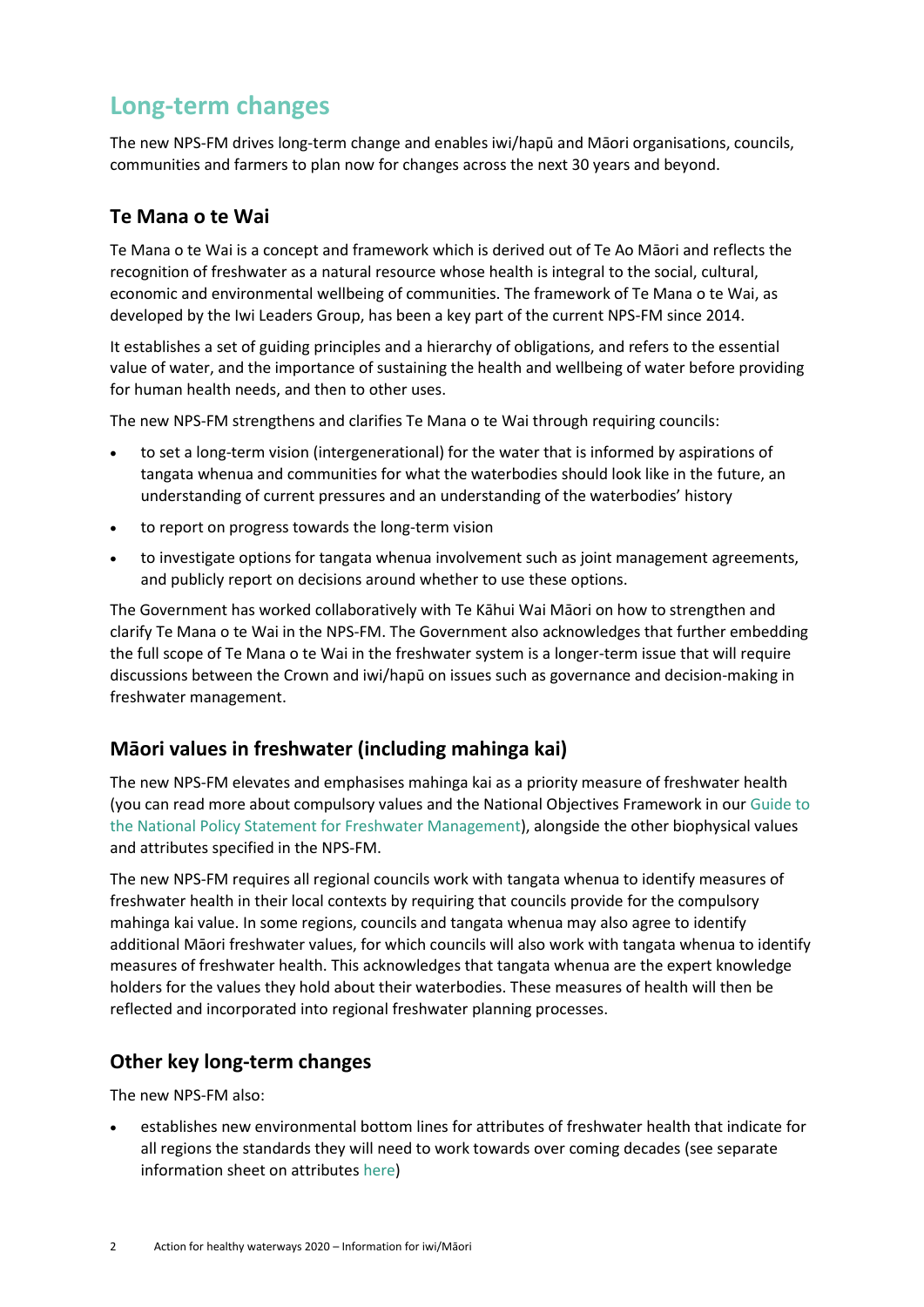prevents further destruction of wetlands and stream loss and requires that new structures provide for fish passage.

# **Medium-term, faster freshwater planning**

Regional councils will have to notify new or updated regional policy statements and plans by 31 December 2024 that set out how the region will implement the new NPS-FM over coming decades. Final decisions on plans are due in 2026. This is earlier than the current deadline. Regional councils may choose to apply tougher requirements than those set out in the national regulations.

To help in meeting this deadline, the RMA is being amended to apply a new streamlined freshwater planning process. This new process will also apply to all new policy statements or plans (including changes) that otherwise relate to freshwater.

This new process includes an independent hearing panel ('freshwater hearings panel') to hear submissions and make recommendations to the regional council.

Each panel will consist of five members:

- two freshwater commissioners appointed by the Minister for the Environment
- two members nominated by the relevant regional council
- one member with an understanding of tikanga Māori and mātauranga Māori who is nominated by local tangata whenua.

The panel will be convened in a manner consistent with any iwi participation legislation, Mana Whakahono ā Rohe, or joint management agreement that exists within a region. As part of the training for freshwater panel members, there will be a Te Mana o te Wai module that will support panel members to understand the framework as it applies to the NPS-FM.

The regional council must make decisions on the panel's recommendations within 40 working days. Appeal rights are limited compared to the standard plan-making process under the RMA.

More detail will be provided after the amendments are enacted in mid-2020.

## **Medium-term changes – farm planning**

Many farmers are already using farm plans, which map out the environmental risks on a specific farming property and identify on-farm mitigations that can be used to improve freshwater, biodiversity and climate-related environmental outcomes. Through an amendment to the RMA, the Government will make it mandatory to have a farm plan, phased in with a focus on early and targeted rollout to highly nitrogen-impacted catchments.

This is not required immediately, but over the next 12+ months, the Government will work with primary sector representatives, iwi/Māori, regional councils and other interested groups to develop new regulations which will set out the exact requirements for mandatory freshwater modules of farm plans. It is the intention to build on existing industry body or agribusiness farm plans. We will prioritise this work in catchments most in need of improvement or protection.

#### **Short-term changes**

In the short term, the new National Environmental Standards for Freshwater (NES) include:

- immediate measures to prevent further loss of natural wetlands and streams
- immediate measures to preserve connectivity of fish habitat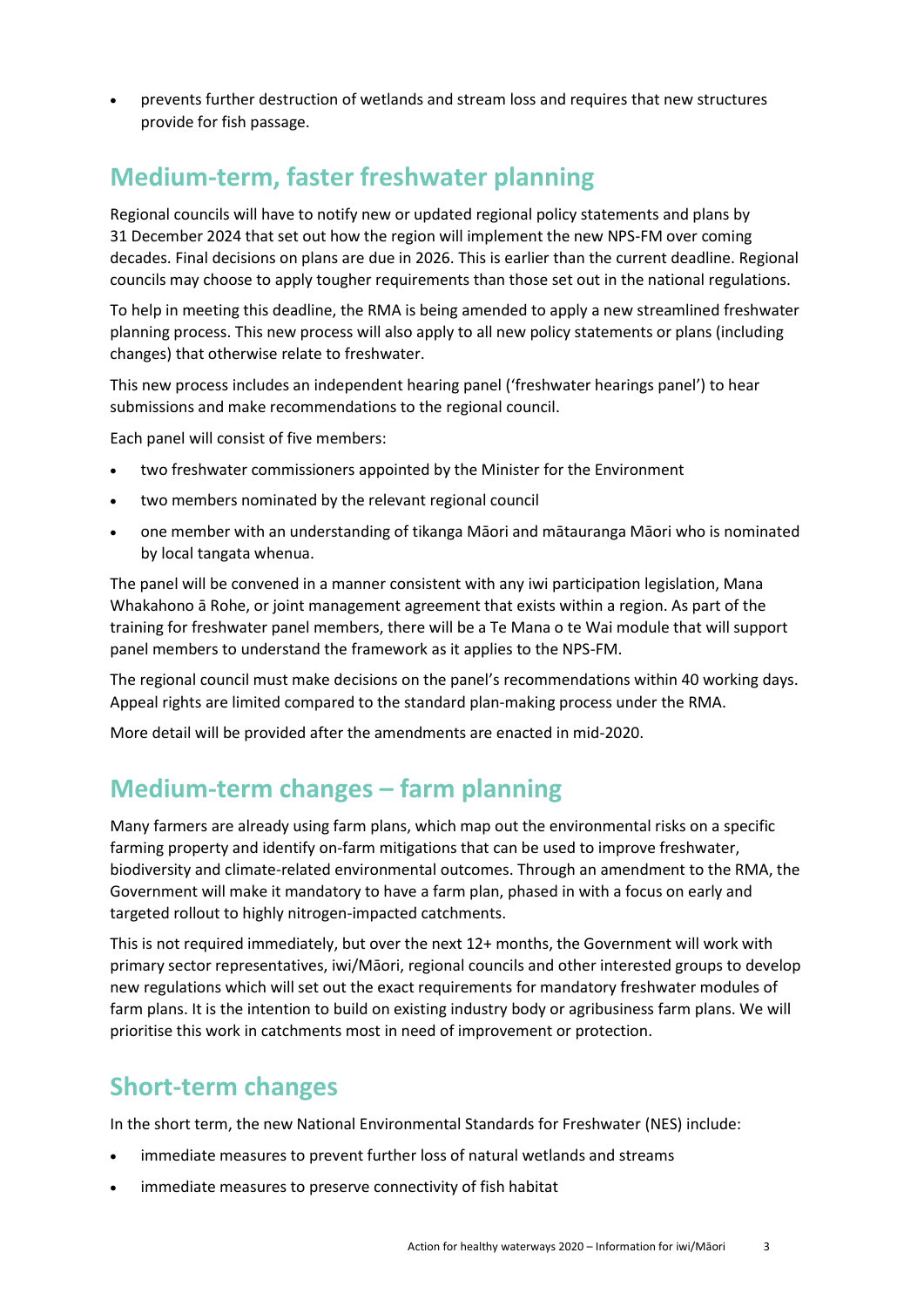immediate measures to reduce high-risk farming activities including allowing livestock near waterways, intensive winter grazing, agricultural intensification and nitrogen use.

#### **Implementation support**

The Ministry for the Environment and the Ministry for Primary Industries are working closely with regional councils, iwi and stakeholder groups to scope and prioritise support initiatives to help successful implementation. It is an ongoing and collaborative process that will adapt in response to issues as they arise.

#### **Alignment with existing Treaty settlements**

Many Treaty of Waitangi settlements, relationship and governance agreements, mātauranga Māori freshwater projects, and iwi and hapū planning documents are providing leadership by influencing freshwater management and community attitudes to water. These sit alongside the rules set by central and regional government.

When the NPS-FM and NES come into effect, councils will continue to be required to comply with their Treaty settlement obligations when implementing these requirements. The Crown has a commitment to continue to engage with iwi/Māori in implementing the Action for healthy waterways package.

## **Alignment with Wai 2358**

On 28 August 2019, the Waitangi Tribunal issued a report on its inquiry into freshwater and geothermal resources (Wai 2358). This had a focus on whether the current law concerning freshwater and the Crown's freshwater reforms (both completed and proposed) were consistent with the principles of the Treaty.

The Tribunal's report does not comment substantially on the Government's current work programmes. The Government considers the Action for healthy waterways requirements are consistent with Tribunal recommendations on a number of issues including:

- requiring regional councils to 'give effect to' Te Mana o te Wai
- introducing a compulsory mahinga kai value
- introducing measures to protect wetlands
- taking urgent action on stock exclusion and native fish habitat protection
- including more stringent bottom lines to protect the freshwater environment
- introducing interim measures to halt degradation of waterbodies.

## **Water allocation and Māori rights and interests**

During consultation on the Action for healthy waterways package, we heard from Māori partners and major stakeholders (including councils, environmental groups and primary sector organisations) that there is a need for progress and certainty about water allocation and Māori rights and interests in freshwater. The new NPS-FM and NES do not address these important issues.

The Crown intends to conduct further engagement with Māori on freshwater policy more broadly.